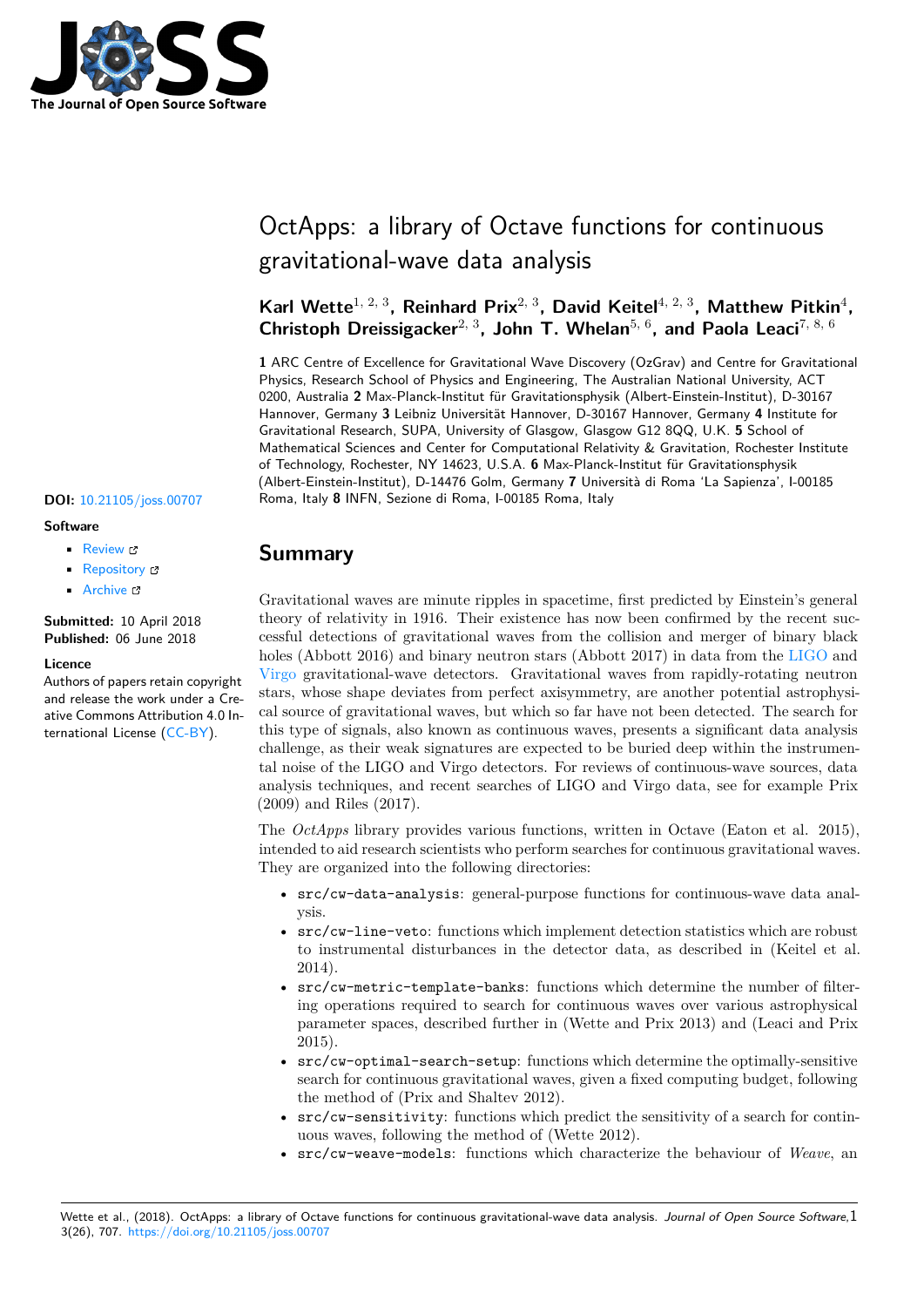

implementation of an optimized search pipeline for continuous waves (Wette et al. 2018).

Many of these scripts make use of C functions from the LSC Algorithm Library Suite (LALSuite), using SWIG to provide the C-to-Octave interface.

In addition, *OctApps* provides various general-purpose functions, which may be of broader interest to users of Octave, organized into the following directories:

- [src/a](https://wiki.ligo.org/DASWG/LALSuite)rray-[handli](http://www.swig.org)ng: manipulation of Octave array[s and cell arrays.](https://wiki.ligo.org/DASWG/LALSuite)
- src/command-line: includes parseOptions(), a powerful parser for Octave function argument lists in the form of key–value pairs. Together with octapps\_run, a Unix shell script, it allows Octave functions to also be called directly from the Unix command line using a --key=value argument syntax.
- src/condor-jobs: submission of jobs to a computer cluster using the HTCondor job submission system. It includes depends(), a low-level function written using Octave's C++ API which, given the name of an Octave function, returns the names of all Octave functions called by the named function; it is used to deploy a selfcontained tarball of Octave .m files to a remote node on a computer clu[ster.](https://research.cs.wisc.edu/htcondor)
- src/convert-units: functions which convert between different angular units, and between different time standards.
- src/file-handling: parsing of various file formats, such as FITS and .ini.
- src/general: miscellaneous general-purpose functions.
- src/geometry: mathematical operations associated with geometric objects, e.g. computing the intersection of two lines.
- src/histograms: includes @Hist, an Octave class representing a histogram, with various method functions which perform common statistical operations, e.g. computing the cumulative distribution function.
- src/lattices: mathematical operations associated with lattice theory, e.g. computing the nearest point in a lattice to a given point in space.
- src/mathematical: miscellaneous general mathematical functions, including some C functions incorporated from the GNU Scientific Library (Galassi 2009), using SWIG to provide the C-to-Octave interface.
- src/plotting: helper functions for plot creation and output in TeX format.
- src/statistics: miscellaneous statistical functions, particularly for probability distributions.
- src/text-handling: various functions for creating formatted text output.
- src/version-handling: handling of version information, partic[ularly](https://www.tug.org) from the Git version control system.

Development of *OctApps* is hosted on GitHub; a test suite of all functions in *OctApps* is regularly integrated on Travis CI. The README file provides instructions for building, testing, and contributing to *OctApps*, as well as a full list of prerequisite software requ[ired](https://git-scm.com) by *OctApps*. A reference manual for *OctApps* in HTML format is available; documentation of each *OctApps* function can also be [accessed](https://github.com/octapps/octapps) through the help function in Octave.

### **Acknowledg[ements](https://octapps.github.io)**

We acknowledge that *OctApps* includes contributions from Zdravko Botev, Ronaldas Macas, John McNabb, and Daniel de Torre Herrera. We thank Steven R. Brandt for reviewing this paper and providing the Dockerfile for building and testing *OctApps*. This work was supported by the Max Planck Society, by German Research Foundation (DFG) grant SFB/TR 7, and by the German Aerospace Center (DLR). KW is supported by Australian Research Council (ARC) grant CE170100004. MP is funded by the UK Science & Technology Facilities Council (STFC) under grant ST/N005422/1. This paper has document number LIGO-P1800078-v4.